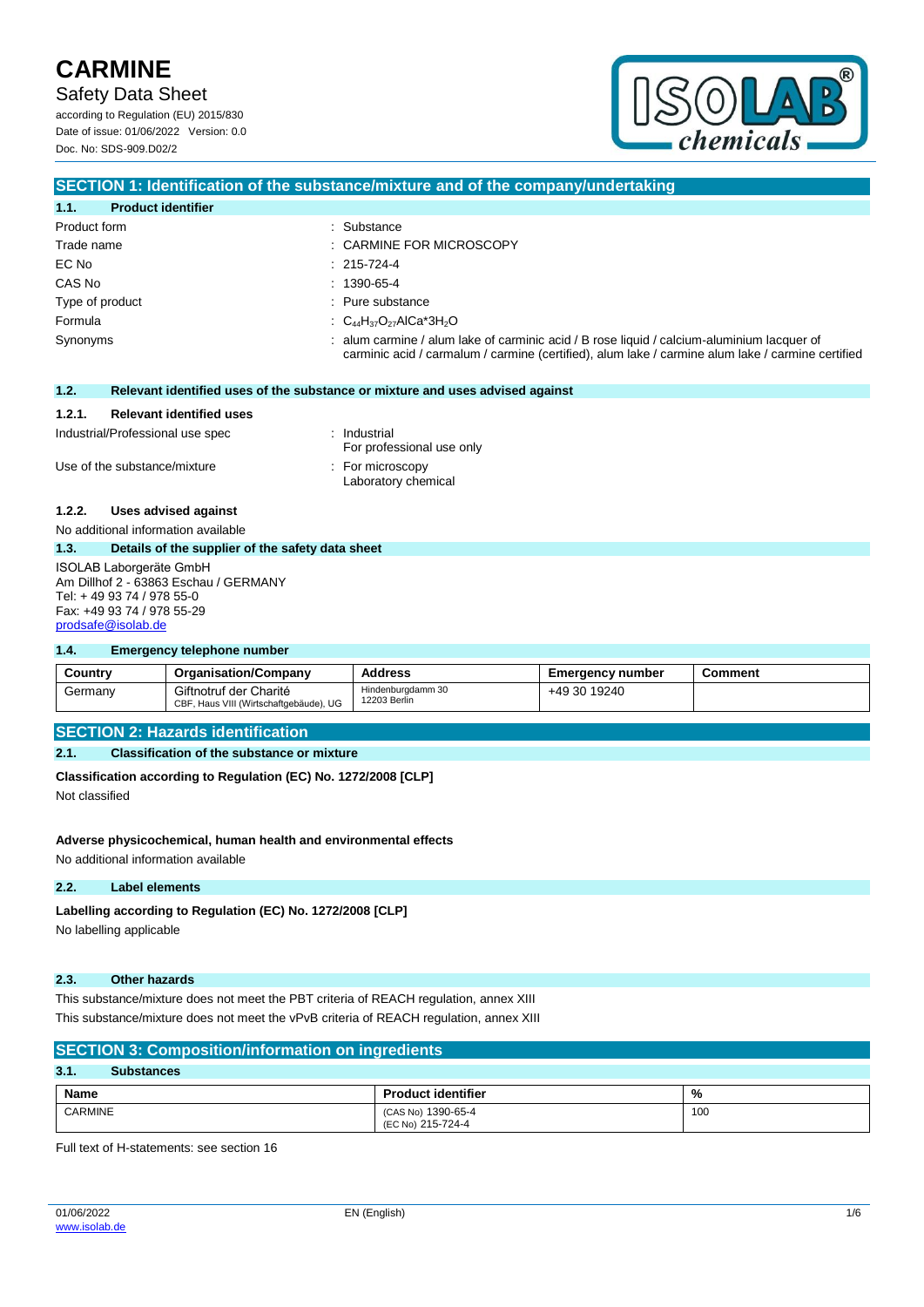# Safety Data Sheet

according to Regulation (EU) 2015/830 Date of issue: 01/06/2022 Version: 0.0 Doc. No: SDS-909.D02/2



## **3.2. Mixtures**

Not applicable

|                         | <b>SECTION 4: First aid measures</b>                                |                                                                                                                                                                                                                                                                                                                                                                                                                                                                                                                                                                              |
|-------------------------|---------------------------------------------------------------------|------------------------------------------------------------------------------------------------------------------------------------------------------------------------------------------------------------------------------------------------------------------------------------------------------------------------------------------------------------------------------------------------------------------------------------------------------------------------------------------------------------------------------------------------------------------------------|
| 4.1.                    | <b>Description of first aid measures</b>                            |                                                                                                                                                                                                                                                                                                                                                                                                                                                                                                                                                                              |
|                         | First-aid measures general                                          | : Check the vital functions. Unconscious: maintain adequate airway and respiration. Respiratory<br>arrest: artificial respiration or oxygen. Cardiac arrest: perform resuscitation. Victim conscious<br>with laboured breathing: half-seated. Victim in shock: on his back with legs slightly raised.<br>Vomiting: prevent asphyxia/aspiration pneumonia. Prevent cooling by covering the victim (no<br>warming up). Keep watching the victim. Give psychological aid. Keep the victim calm, avoid<br>physical strain. Depending on the victim's condition: doctor/hospital. |
|                         | First-aid measures after inhalation                                 | Remove the victim into fresh air.                                                                                                                                                                                                                                                                                                                                                                                                                                                                                                                                            |
|                         | First-aid measures after skin contact                               | : Wash immediately with lots of water (15 minutes)/shower. Soap may be used.                                                                                                                                                                                                                                                                                                                                                                                                                                                                                                 |
|                         | First-aid measures after eye contact                                | Rinse immediately with plenty of water for 15 minutes. Take victim to an ophthalmologist.                                                                                                                                                                                                                                                                                                                                                                                                                                                                                    |
|                         | First-aid measures after ingestion                                  | Rinse mouth with water. Immediately after ingestion: give lots of water to drink. Ingestion of<br>large quantities: immediately to hospital. Call Poison Information Centre<br>(www.big.be/antigif.htm).                                                                                                                                                                                                                                                                                                                                                                     |
| 4.2.                    | Most important symptoms and effects, both acute and delayed         |                                                                                                                                                                                                                                                                                                                                                                                                                                                                                                                                                                              |
| Symptoms/injuries       |                                                                     | : No data available.                                                                                                                                                                                                                                                                                                                                                                                                                                                                                                                                                         |
| 4.3.                    |                                                                     | Indication of any immediate medical attention and special treatment needed                                                                                                                                                                                                                                                                                                                                                                                                                                                                                                   |
|                         | No additional information available                                 |                                                                                                                                                                                                                                                                                                                                                                                                                                                                                                                                                                              |
|                         | <b>SECTION 5: Fire-fighting measures</b>                            |                                                                                                                                                                                                                                                                                                                                                                                                                                                                                                                                                                              |
|                         | <b>Extinguishing media</b>                                          |                                                                                                                                                                                                                                                                                                                                                                                                                                                                                                                                                                              |
| 5.1.                    |                                                                     | : Adapt extinguishing media to the environment.                                                                                                                                                                                                                                                                                                                                                                                                                                                                                                                              |
|                         | Suitable extinguishing media                                        |                                                                                                                                                                                                                                                                                                                                                                                                                                                                                                                                                                              |
|                         | Unsuitable extinguishing media                                      | : No unsuitable extinguishing media known.                                                                                                                                                                                                                                                                                                                                                                                                                                                                                                                                   |
| 5.2.                    | Special hazards arising from the substance or mixture               |                                                                                                                                                                                                                                                                                                                                                                                                                                                                                                                                                                              |
| Fire hazard             |                                                                     | : DIRECT FIRE HAZARD. No fire hazard. INDIRECT FIRE HAZARD. No fire hazard.                                                                                                                                                                                                                                                                                                                                                                                                                                                                                                  |
| <b>Explosion hazard</b> |                                                                     | DIRECT EXPLOSION HAZARD. No data available on direct explosion hazard. INDIRECT<br>EXPLOSION HAZARD. No data available on indirect explosion hazard.                                                                                                                                                                                                                                                                                                                                                                                                                         |
| 5.3.                    | <b>Advice for firefighters</b>                                      |                                                                                                                                                                                                                                                                                                                                                                                                                                                                                                                                                                              |
|                         | Precautionary measures fire                                         | : Exposure to fire/heat: keep upwind. Exposure to fire/heat: have neighbourhood close doors and<br>windows.                                                                                                                                                                                                                                                                                                                                                                                                                                                                  |
|                         | Protection during firefighting                                      | : Heat/fire exposure: compressed air/oxygen apparatus.                                                                                                                                                                                                                                                                                                                                                                                                                                                                                                                       |
|                         | <b>SECTION 6: Accidental release measures</b>                       |                                                                                                                                                                                                                                                                                                                                                                                                                                                                                                                                                                              |
| 6.1.                    | Personal precautions, protective equipment and emergency procedures |                                                                                                                                                                                                                                                                                                                                                                                                                                                                                                                                                                              |
| 6.1.1.                  | For non-emergency personnel                                         |                                                                                                                                                                                                                                                                                                                                                                                                                                                                                                                                                                              |
| Protective equipment    |                                                                     | : Gloves. Protective clothing. Dust cloud production: compressed air/oxygen apparatus.                                                                                                                                                                                                                                                                                                                                                                                                                                                                                       |
|                         | <b>Emergency procedures</b>                                         | : Mark the danger area. Prevent dust cloud formation, e.g. by wetting. Wash contaminated<br>clothes.                                                                                                                                                                                                                                                                                                                                                                                                                                                                         |
|                         | Measures in case of dust release                                    | In case of dust production: keep upwind. Dust production: have neighbourhood close doors and<br>windows.                                                                                                                                                                                                                                                                                                                                                                                                                                                                     |
| 6.1.2.                  | For emergency responders                                            |                                                                                                                                                                                                                                                                                                                                                                                                                                                                                                                                                                              |
|                         | No additional information available                                 |                                                                                                                                                                                                                                                                                                                                                                                                                                                                                                                                                                              |
| 6.2.                    | <b>Environmental precautions</b>                                    |                                                                                                                                                                                                                                                                                                                                                                                                                                                                                                                                                                              |
|                         | No additional information available                                 |                                                                                                                                                                                                                                                                                                                                                                                                                                                                                                                                                                              |
| 6.3.                    | Methods and material for containment and cleaning up                |                                                                                                                                                                                                                                                                                                                                                                                                                                                                                                                                                                              |
| For containment         |                                                                     | : Contain released substance, pump into suitable containers. Plug the leak, cut off the supply.<br>Knock down/dilute dust cloud with water spray.                                                                                                                                                                                                                                                                                                                                                                                                                            |
|                         | Methods for cleaning up                                             | Stop dust cloud by humidifying. Scoop solid spill into closing containers. Clean contaminated<br>surfaces with an excess of water. Wash clothing and equipment after handling.                                                                                                                                                                                                                                                                                                                                                                                               |
| 6.4.                    | Reference to other sections                                         |                                                                                                                                                                                                                                                                                                                                                                                                                                                                                                                                                                              |
|                         | No additional information available                                 |                                                                                                                                                                                                                                                                                                                                                                                                                                                                                                                                                                              |

No additional information available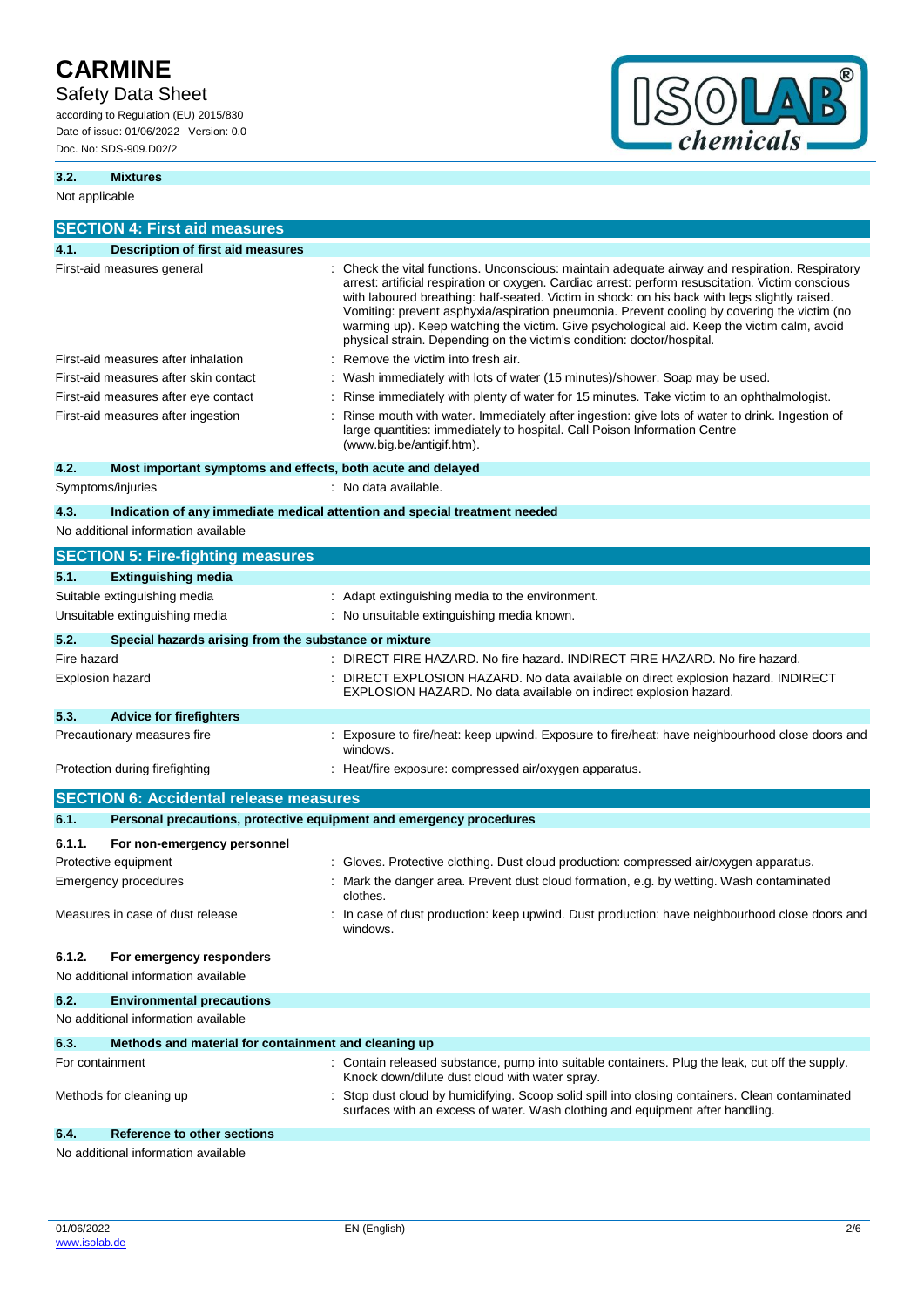# Safety Data Sheet

according to Regulation (EU) 2015/830 Date of issue: 01/06/2022 Version: 0.0 Doc. No: SDS-909.D02/2



# **SECTION 7: Handling and storage**

| 7.1.         | <b>Precautions for safe handling</b>                         |                                                                                                                                                                                                                                                                                                                 |
|--------------|--------------------------------------------------------------|-----------------------------------------------------------------------------------------------------------------------------------------------------------------------------------------------------------------------------------------------------------------------------------------------------------------|
|              | Precautions for safe handling                                | : Comply with the legal requirements. Clean contaminated clothing. Thoroughly clean/dry the<br>installation before use. Avoid raising dust. Observe normal hygiene standards. Keep container<br>tightly closed. Carry operations in the open/under local exhaust/ventilation or with respiratory<br>protection. |
| 7.2.         | Conditions for safe storage, including any incompatibilities |                                                                                                                                                                                                                                                                                                                 |
|              | Heat and ignition sources                                    | : KEEP SUBSTANCE AWAY FROM: heat sources.                                                                                                                                                                                                                                                                       |
|              | Information on mixed storage                                 | : KEEP SUBSTANCE AWAY FROM: oxidizing agents.                                                                                                                                                                                                                                                                   |
| Storage area |                                                              | Store at room temperature. Store in a dry area. Store in a dark area. May be stored under<br>argon. Meet the legal requirements.                                                                                                                                                                                |
|              | Special rules on packaging                                   | : SPECIAL REQUIREMENTS: watertight. dry. opaque. correctly labelled. meet the legal<br>requirements. Secure fragile packagings in solid containers.                                                                                                                                                             |
|              | Packaging materials                                          | : SUITABLE MATERIAL: glass.                                                                                                                                                                                                                                                                                     |
| 7.3.         | Specific end use(s)                                          |                                                                                                                                                                                                                                                                                                                 |
|              |                                                              |                                                                                                                                                                                                                                                                                                                 |

No additional information available

# **SECTION 8: Exposure controls/personal protection**

## **8.1. Control parameters**

No additional information available

### **8.2. Exposure controls**

### **Materials for protective clothing:**

GIVE EXCELLENT RESISTANCE: No data available. GIVE GOOD RESISTANCE: No data available. GIVE LESS RESISTANCE: No data available. GIVE POOR RESISTANCE: No data available

#### **Hand protection:**

Gloves

### **Eye protection:**

Safety glasses. In case of dust production: protective goggles

## **Skin and body protection:**

Protective clothing

## **Respiratory protection:**

Dust formation: dust mask

| <b>SECTION 9: Physical and chemical properties</b>            |                     |     |
|---------------------------------------------------------------|---------------------|-----|
| Information on basic physical and chemical properties<br>9.1. |                     |     |
| Physical state                                                | : Solid             |     |
| Appearance                                                    | Solid. Powder.      |     |
| Molecular mass                                                | : $1118.88$ g/mol   |     |
| Colour                                                        | Pink to red.        |     |
| Odour                                                         | Odourless.          |     |
| Odour threshold                                               | No data available   |     |
| рH                                                            | No data available   |     |
| Relative evaporation rate (butylacetate=1)                    | : No data available |     |
| Melting point                                                 | : No data available |     |
| Freezing point                                                | No data available   |     |
| Boiling point                                                 | No data available   |     |
| Flash point                                                   | No data available   |     |
| Auto-ignition temperature                                     | No data available   |     |
| Decomposition temperature                                     | No data available   |     |
| Flammability (solid, gas)                                     | No data available   |     |
| Vapour pressure                                               | No data available   |     |
| Relative vapour density at 20 °C                              | No data available   |     |
| 01/06/2022                                                    | EN (English)        | 3/6 |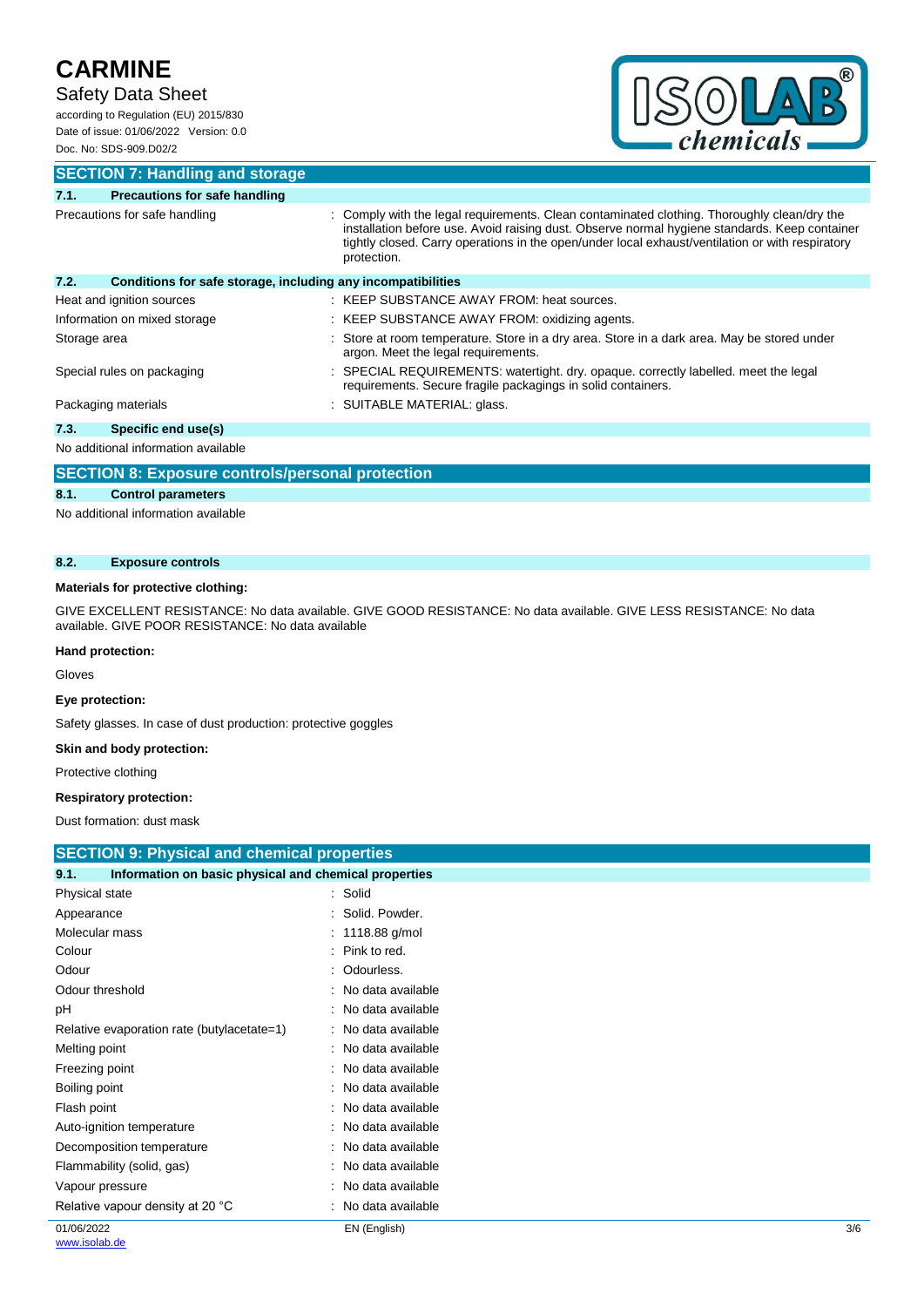# Safety Data Sheet

according to Regulation (EU) 2015/830 Date of issue: 01/06/2022 Version: 0.0 Doc. No: SDS-909.D02/2



| Relative density        | : > 1                                                |
|-------------------------|------------------------------------------------------|
| Density                 | $:$ > 1 g/cm <sup>3</sup>                            |
| Solubility              | $\therefore$ Insoluble in water.<br>Water: insoluble |
| Log Pow                 | $\therefore$ No data available                       |
| Viscosity, kinematic    | : No data available                                  |
| Viscosity, dynamic      | $\therefore$ No data available                       |
| Explosive properties    | : No data available                                  |
| Oxidising properties    | $\therefore$ No data available                       |
| <b>Explosive limits</b> | : No data available                                  |

# **9.2. Other information**

Other properties in the control of the Hygroscopic.

|       | <b>SECTION 10: Stability and reactivity</b>                            |
|-------|------------------------------------------------------------------------|
| 10.1. | <b>Reactivity</b>                                                      |
|       | Upon combustion CO and CO2 are formed and formation of metallic fumes. |
| 10.2. | <b>Chemical stability</b>                                              |
|       | Unstable on exposure to light. Unstable on exposure to moisture.       |
| 10.3. | <b>Possibility of hazardous reactions</b>                              |
|       | No additional information available                                    |
| 10.4. | <b>Conditions to avoid</b>                                             |
|       | No additional information available                                    |
| 10.5. | Incompatible materials                                                 |
|       | No additional information available                                    |
| 10.6. | Hazardous decomposition products                                       |
|       | No additional information available                                    |

additional information available

| <b>SECTION 11: Toxicological information</b><br>Information on toxicological effects |   | Not classified<br>: Not classified<br>: Not classified<br>: Not classified |
|--------------------------------------------------------------------------------------|---|----------------------------------------------------------------------------|
|                                                                                      |   |                                                                            |
|                                                                                      |   |                                                                            |
|                                                                                      |   |                                                                            |
|                                                                                      |   |                                                                            |
|                                                                                      |   |                                                                            |
|                                                                                      |   |                                                                            |
|                                                                                      |   | : Not classified                                                           |
|                                                                                      |   | : Not classified                                                           |
|                                                                                      |   | : Not classified                                                           |
|                                                                                      | ٠ | Not classified                                                             |
|                                                                                      |   | : Not classified                                                           |
|                                                                                      |   | Not classified                                                             |
|                                                                                      |   |                                                                            |

|                 | <b>SECTION 12: Ecological information</b> |                                                                         |
|-----------------|-------------------------------------------|-------------------------------------------------------------------------|
| 12.1.           | <b>Toxicity</b>                           |                                                                         |
| Ecology - water |                                           | : No water pollutant (surface water). No data available on ecotoxicity. |
| 12.2.           | Persistence and degradability             |                                                                         |
|                 | <b>CARMINE (1390-65-4)</b>                |                                                                         |
|                 | Persistence and degradability             | Biodegradability in water: no data available.                           |

# **12.3. Bioaccumulative potential CARMINE (1390-65-4)** Bioaccumulative potential No bioaccumulation data available.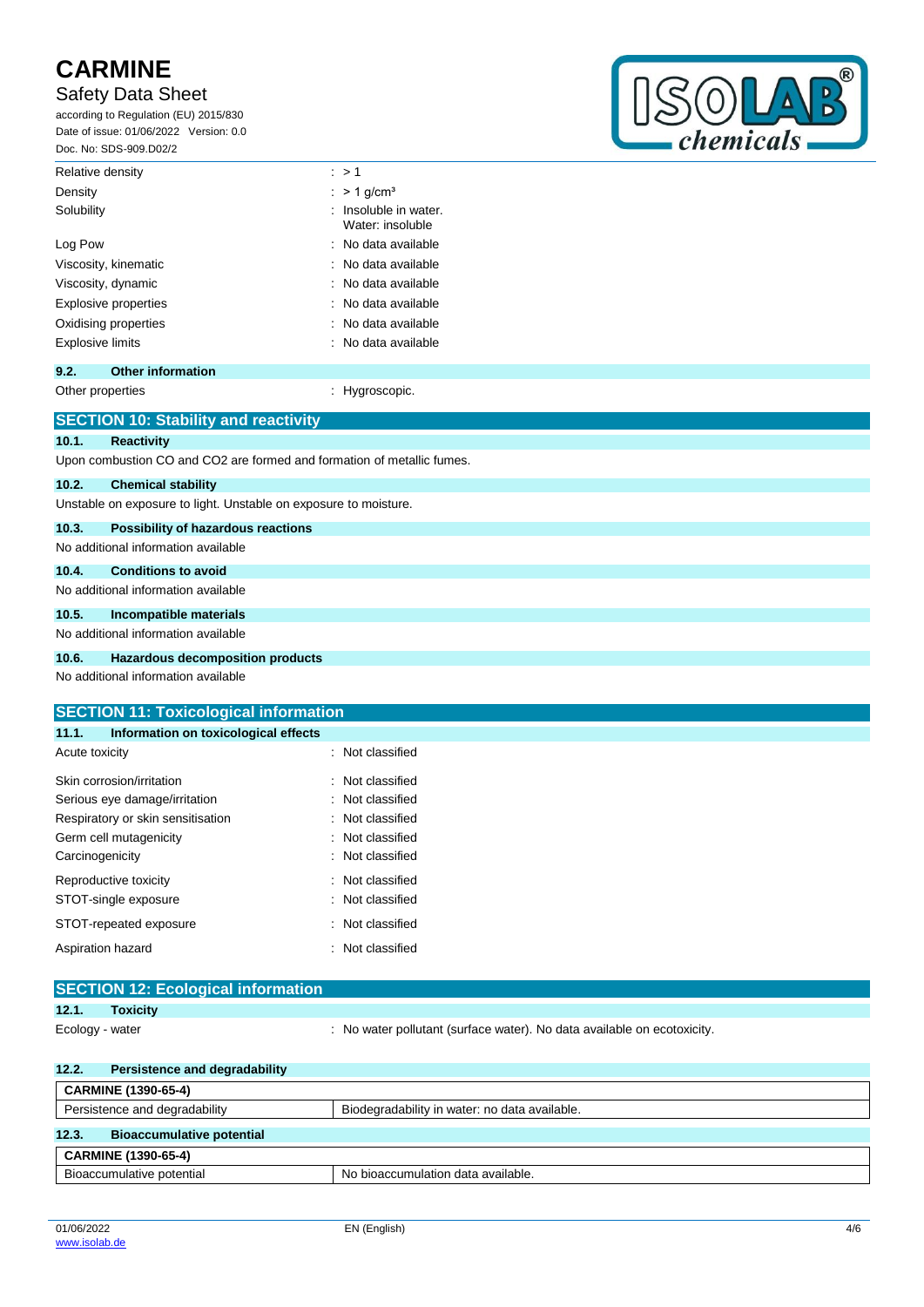# Safety Data Sheet

according to Regulation (EU) 2015/830 Date of issue: 01/06/2022 Version: 0.0 Doc. No: SDS-909.D02/2



## **12.4. Mobility in soil**

No additional information available

# **12.5. Results of PBT and vPvB assessment**

## **CARMINE (1390-65-4)**

This substance/mixture does not meet the PBT criteria of REACH regulation, annex XIII This substance/mixture does not meet the vPvB criteria of REACH regulation, annex XIII

## **12.6. Other adverse effects**

No additional information available

**SECTION 13: Disposal considerations 13.1. Waste treatment methods**

Product/Packaging disposal recommendations : Remove to an authorized waste treatment plant.

Additional information **income in the considered** as non hazardous waste according to Directive 2008/98/EC.

# **SECTION 14: Transport information**

In accordance with ADR / RID / IMDG / IATA / ADN

| <b>ADR</b>                                 | <b>IMDG</b>    | <b>IATA</b>    | <b>ADN</b>     | <b>RID</b>     |  |
|--------------------------------------------|----------------|----------------|----------------|----------------|--|
| <b>UN number</b><br>14.1.                  |                |                |                |                |  |
| Not applicable                             | Not applicable | Not applicable | Not applicable | Not applicable |  |
| 14.2.<br>UN proper shipping name           |                |                |                |                |  |
| Not applicable                             | Not applicable | Not applicable | Not applicable | Not applicable |  |
| Not applicable                             | Not applicable | Not applicable | Not applicable | Not applicable |  |
|                                            |                |                |                |                |  |
| <b>Transport hazard class(es)</b><br>14.3. |                |                |                |                |  |
| Not applicable                             | Not applicable | Not applicable | Not applicable | Not applicable |  |
| Not applicable                             | Not applicable | Not applicable | Not applicable | Not applicable |  |
| <b>Packing group</b><br>14.4.              |                |                |                |                |  |
| Not applicable                             | Not applicable | Not applicable | Not applicable | Not applicable |  |
| <b>Environmental hazards</b><br>14.5.      |                |                |                |                |  |
| Not applicable                             | Not applicable | Not applicable | Not applicable | Not applicable |  |
| No supplementary information available     |                |                |                |                |  |

#### **14.6. Special precautions for user**

#### **- Overland transport**

Not applicable

#### **- Transport by sea**

Not applicable

### **- Air transport**

Not applicable

#### **- Inland waterway transport**

Not applicable

## **- Rail transport**

Not applicable

**14.7. Transport in bulk according to Annex II of Marpol and the IBC Code**

Not applicable

# **SECTION 15: Regulatory information**

**15.1. Safety, health and environmental regulations/legislation specific for the substance or mixture**

## **15.1.1. EU-Regulations**

No REACH Annex XVII restrictions CARMINE is not on the REACH Candidate List CARMINE is not on the REACH Annex XIV List